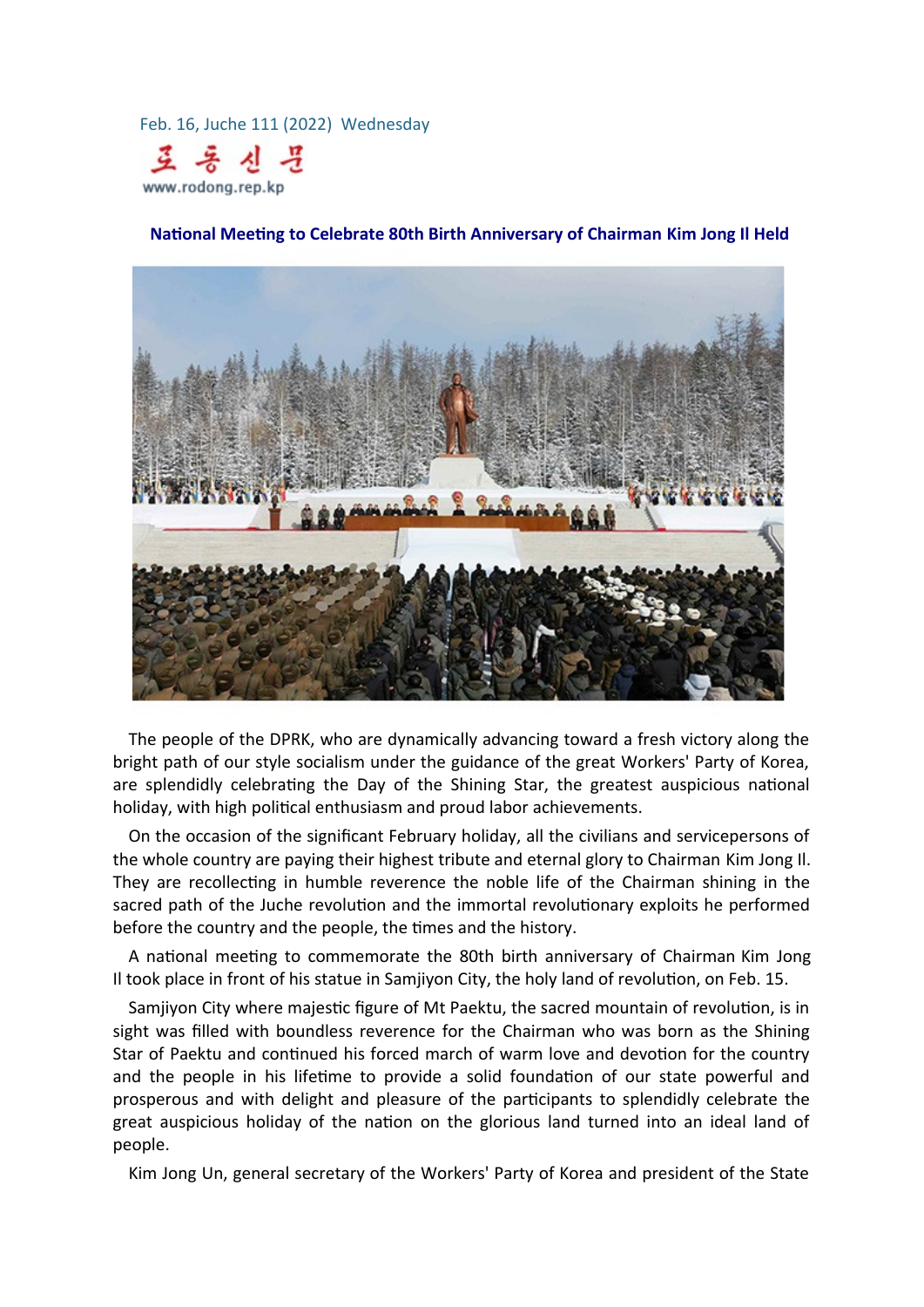Affairs of the Democratic People's Republic of Korea, attended the meeting.

When the respected General Secretary appeared, all the participants burst into stormy cheers "hurrah!" upon him who has put the might of socialist Korea, the highest patriotic heritage of the Chairman, and its position on the highest level with his ceaseless revolutionary leadership and carried into brilliant reality the Chairman's cause of building a powerful country.

A floral basket in the name of Kim Jong Un was laid in front of the statue of the Chairman.

Also laid before the statue were floral baskets in the names of the WPK Central Committee, the State Affairs Commission of the DPRK, the Standing Committee of the Supreme People's Assembly of the DPRK and the Cabinet of the DPRK.

The respected Comrade Kim Jong Un together with leading officials of the Party and the government paid high tribute to the statue of the Chairman, the eternal sun of Juche, venerable image of socialist Korea and great sage of the revolution.

Present at the meeting were Choe Ryong Hae, member of the Presidium of the Political Bureau of the Central Committee of the WPK, first vice-president of the State Affairs Commission of the DPRK and chairman of the Standing Committee of the Supreme People's Assembly, Jo Yong Won, member of the Presidium of the Political Bureau and secretary for Organizational Affairs of the WPK Central Committee, and Kim Tok Hun, member of the Presidium of the Political Bureau of the Central Committee of the WPK, vice-president of the State Affairs Commission of the DPRK and premier of the Cabinet.

Also present were Ri Il Hwan, Kim Jae Ryong, Kim Yong Chol, Jong Kyong Thaek, Kim Yo Jong, O Il Jong, Ho Chol Man, Pak Thae Dok, Kim Hyong Sik, Pak Myong Sun, Ri Chol Man, Kim Song Nam, Jon Hyon Chol, Yang Sung Ho, Ri Son Gwon, Ri Thae Sop, U Sang Chol and other Party and government leading officials, senior officials of ministries and national institutions, officials and working people in Ryanggang Province and Samjiyon City, and commanding officers and shock brigade members of 216 Division.

Ri Yong Gil and other senior officials of the armed forces organs and officers and men of the Korean People's Army and the Public Security Forces were present at the meeting.

Ri Il Hwan, member of the Political Bureau and secretary of the Central Committee of the WPK, made a report "Let us accomplish to the end the cause of the great Comrade Kim Jong Il with the revolutionary spirit of Paektu".

He said that all the people across the country greeting the greatest auspicious holiday of the nation in the middle of the historic advance toward the overall development of our style socialist construction recall with deep emotion the profundity and significance of the February of Korea while looking back on the most proud era in the nation's history spanning 5 000 years marked by leaping progress based on the revolutionary heritage left by the Chairman under the uplifted red flag of the revolution shining with his immortal august name.

Recalling the noble revolutionary career of the peerlessly great man characterized by his unusual birth and raising, the reporter praised the undying feats of the Chairman who instilled the spirit of self-respect into the people and provided the best asset for building a powerful country.

Stressing that the cause with great idea and heritage will be invincible, he called on all the Party members, other people and servicepersons of the People's Army to uphold the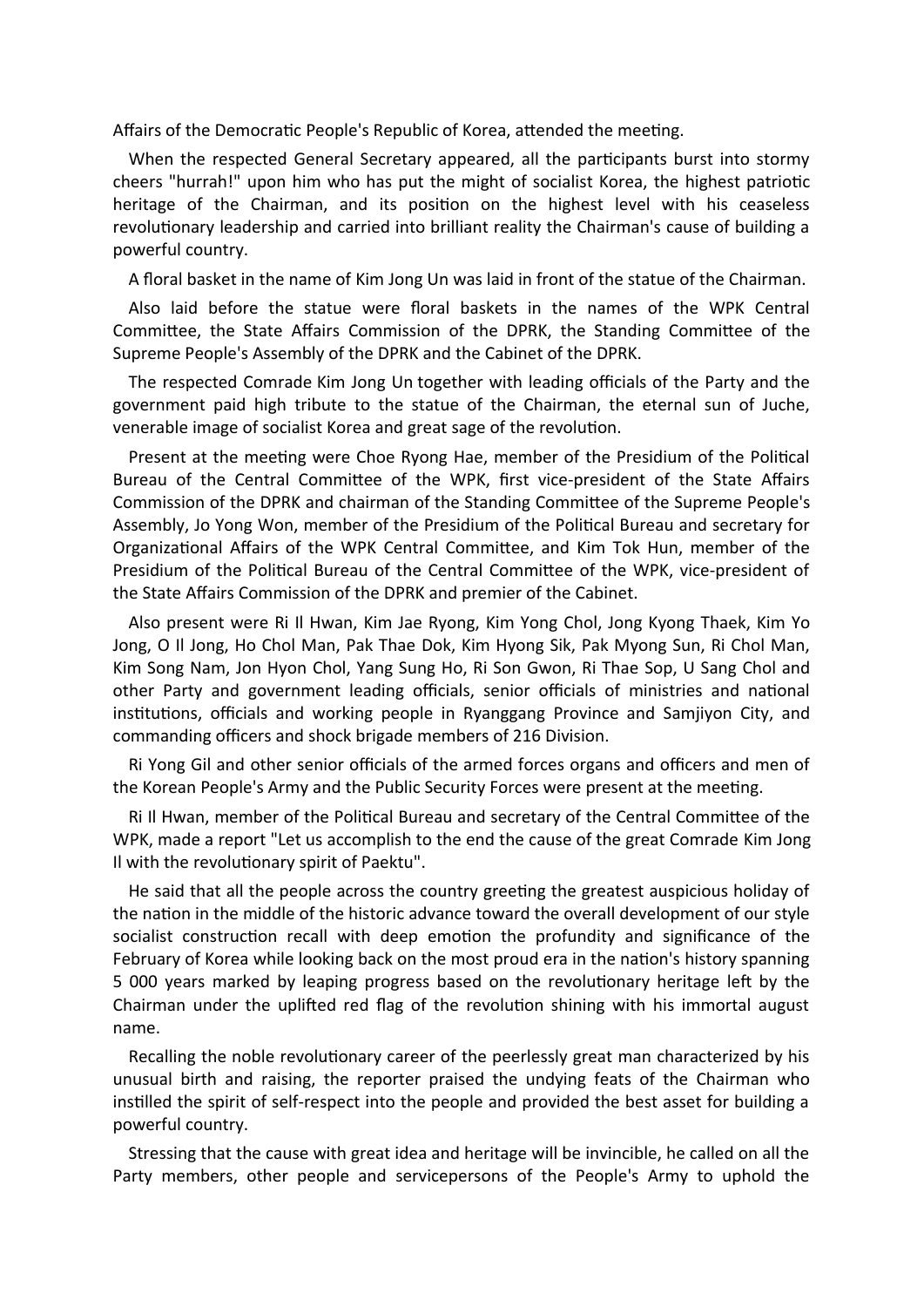leadership of the Party Central Committee led by Kim Jong Un with ardent loyalty and truthful revolutionary practice and turn socialist Korea, fruition of the life-long dedication of the Chairman into a developed and highly civilized prosperous country looked up to by the world.

The participants, looked back with great pride on the emotion-charged days when they worked and struggled upholding the Chairman's idea and cause, and renewed the conviction that his patriotic desire for building a powerful country will surely come true as there is the outstanding leadership of the Party Central Committee.

The meeting showed well the firm will and enthusiasm of the participants to carry to completion the revolutionary cause of Juche that started in Mt Paektu, rallied close around Kim Jong Un, build a people's paradise prospering with self-reliance on this land and adorn the new 100 years of the Korean revolution as annals of victory and glory.